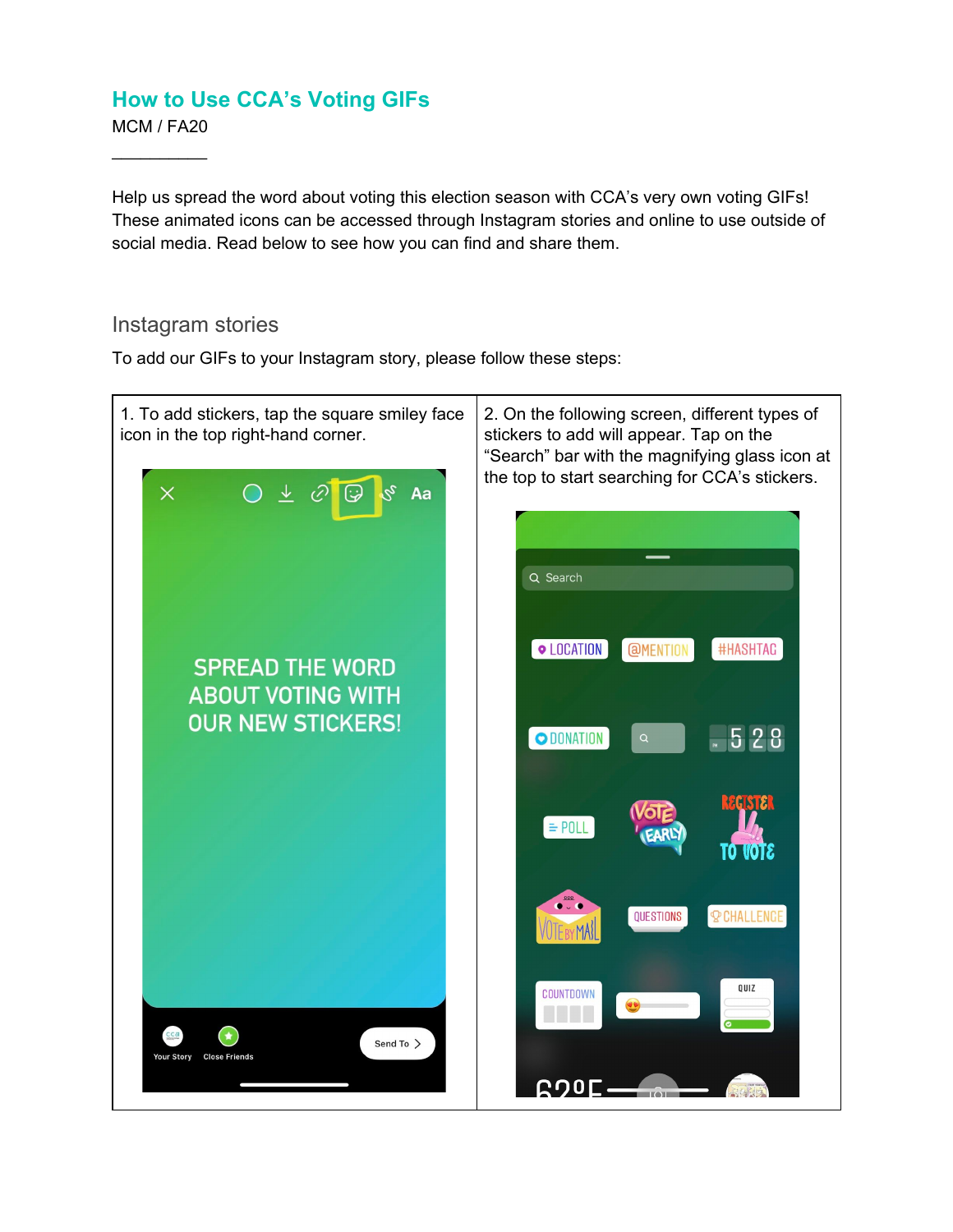MCM / FA20

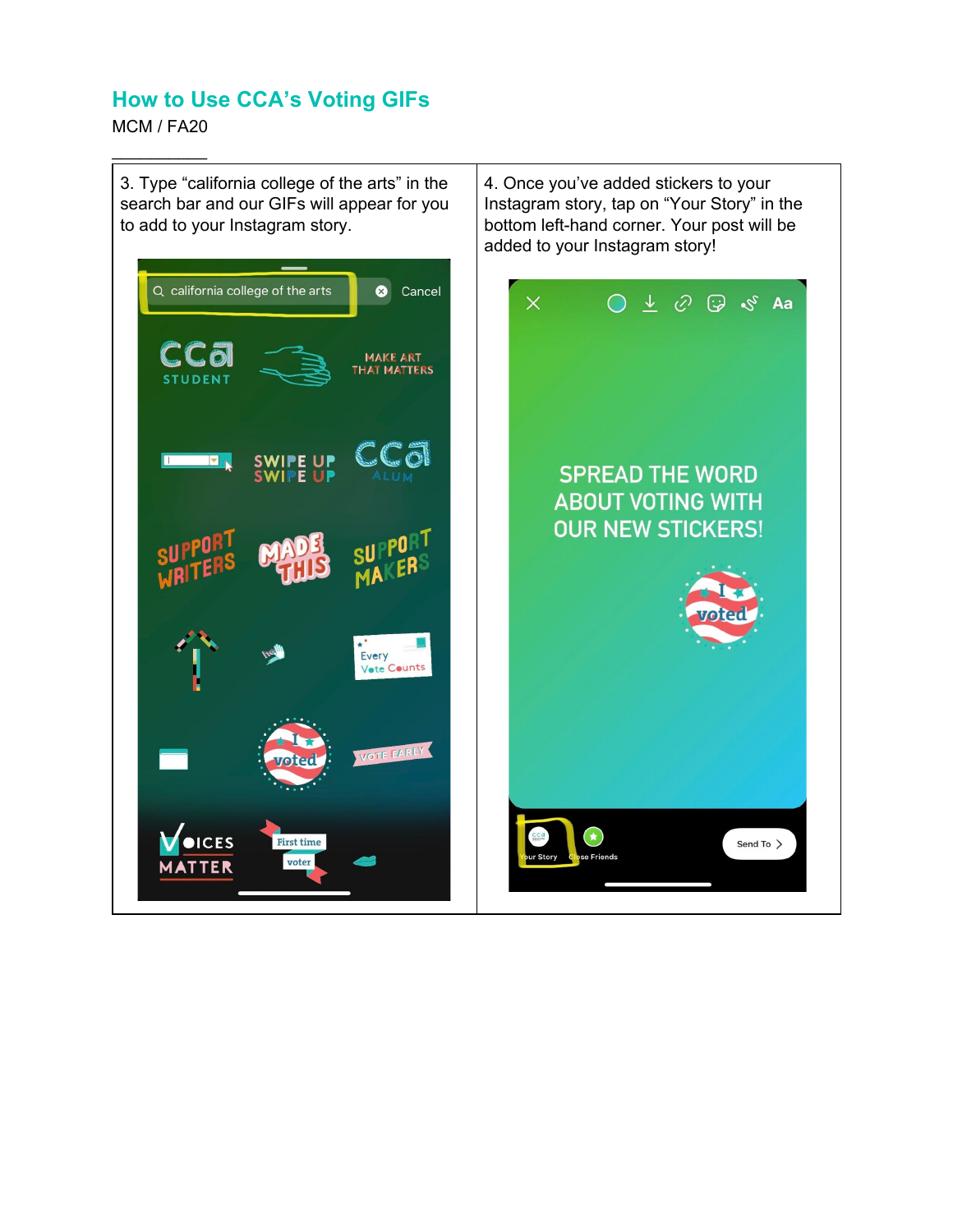MCM / FA20  $\frac{1}{2}$  ,  $\frac{1}{2}$  ,  $\frac{1}{2}$  ,  $\frac{1}{2}$  ,  $\frac{1}{2}$ 

Accessing our stickers on GIPHY

Not on Instagram? You can access our stickers on CCA's [GIPHY](https://giphy.com/californiacollegeofthearts) profile.

Alternatively, you can visit [giphy.com](https://giphy.com/californiacollegeofthearts) and use the search bar at the top of the website, search for "California College of the Arts." Click on the "Stickers" button to find our stickers.



Once on our profile, click on a sticker of your choice and select one of the sharing options along the right-hand side.